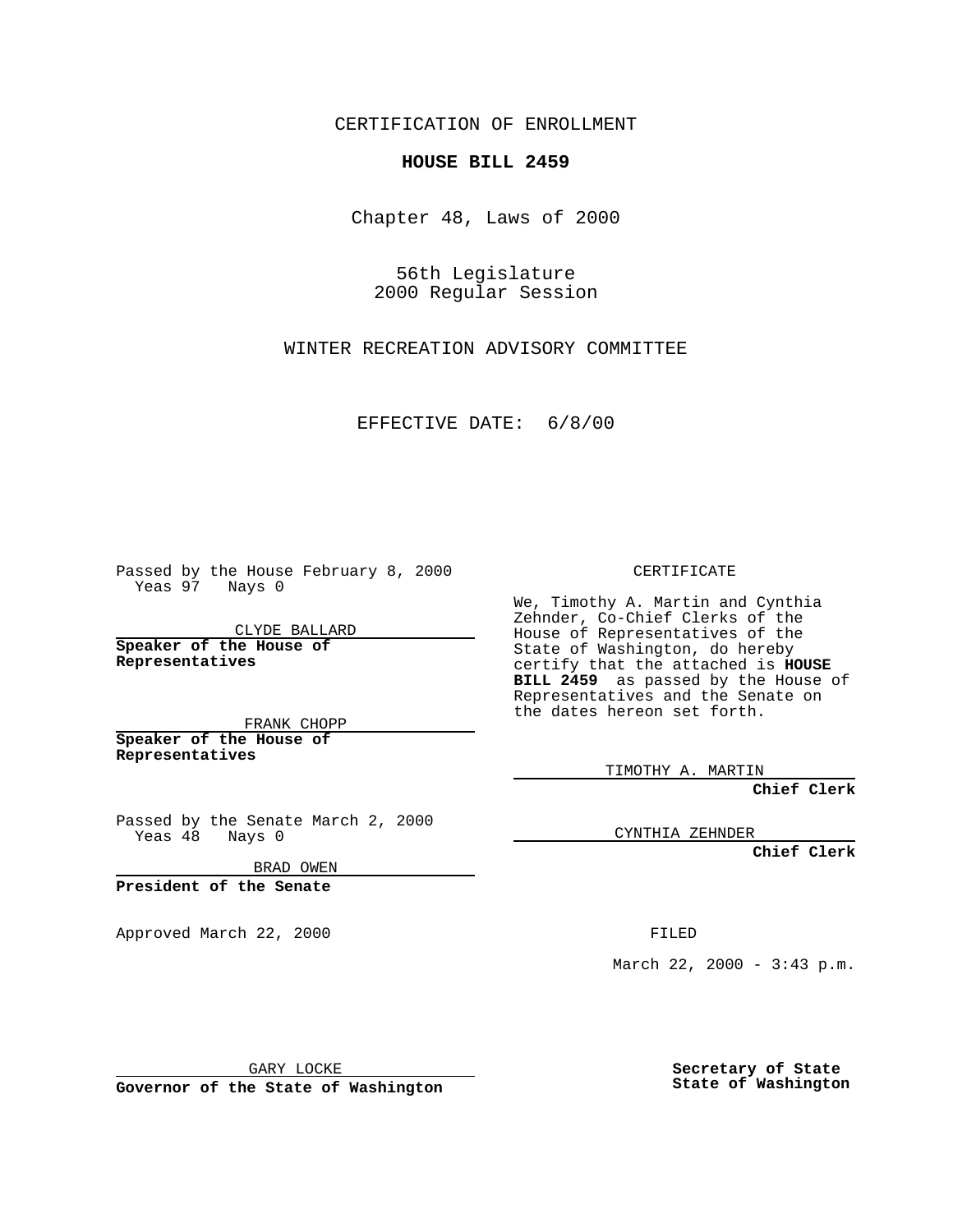## **HOUSE BILL 2459** \_\_\_\_\_\_\_\_\_\_\_\_\_\_\_\_\_\_\_\_\_\_\_\_\_\_\_\_\_\_\_\_\_\_\_\_\_\_\_\_\_\_\_\_\_\_\_

\_\_\_\_\_\_\_\_\_\_\_\_\_\_\_\_\_\_\_\_\_\_\_\_\_\_\_\_\_\_\_\_\_\_\_\_\_\_\_\_\_\_\_\_\_\_\_

Passed Legislature - 2000 Regular Session

## **State of Washington 56th Legislature 2000 Regular Session**

**By** Representatives Regala, Parlette and Lantz; by request of Parks and Recreation Commission

Read first time 01/13/2000. Referred to Committee on Natural Resources.

 AN ACT Relating to the continuing operation of the winter recreation advisory committee; and amending RCW 79A.05.255.

BE IT ENACTED BY THE LEGISLATURE OF THE STATE OF WASHINGTON:

 **Sec. 1.** RCW 79A.05.255 and 1994 c 264 s 19 are each amended to read as follows:

 (1) There is created a winter recreation advisory committee to advise the parks and recreation commission in the administration of this chapter and to assist and advise the commission in the development of winter recreation facilities and programs.

(2) The committee shall consist of:

 (a) Six representatives of the nonsnowmobiling winter recreation public appointed by the commission, including a resident of each of the six geographical areas of this state where nonsnowmobiling winter recreation activity occurs, as defined by the commission.

 (b) Three representatives of the snowmobiling public appointed by the commission.

 (c) One representative of the department of natural resources, one representative of the department of fish and wildlife, and one representative of the Washington state association of counties, each of